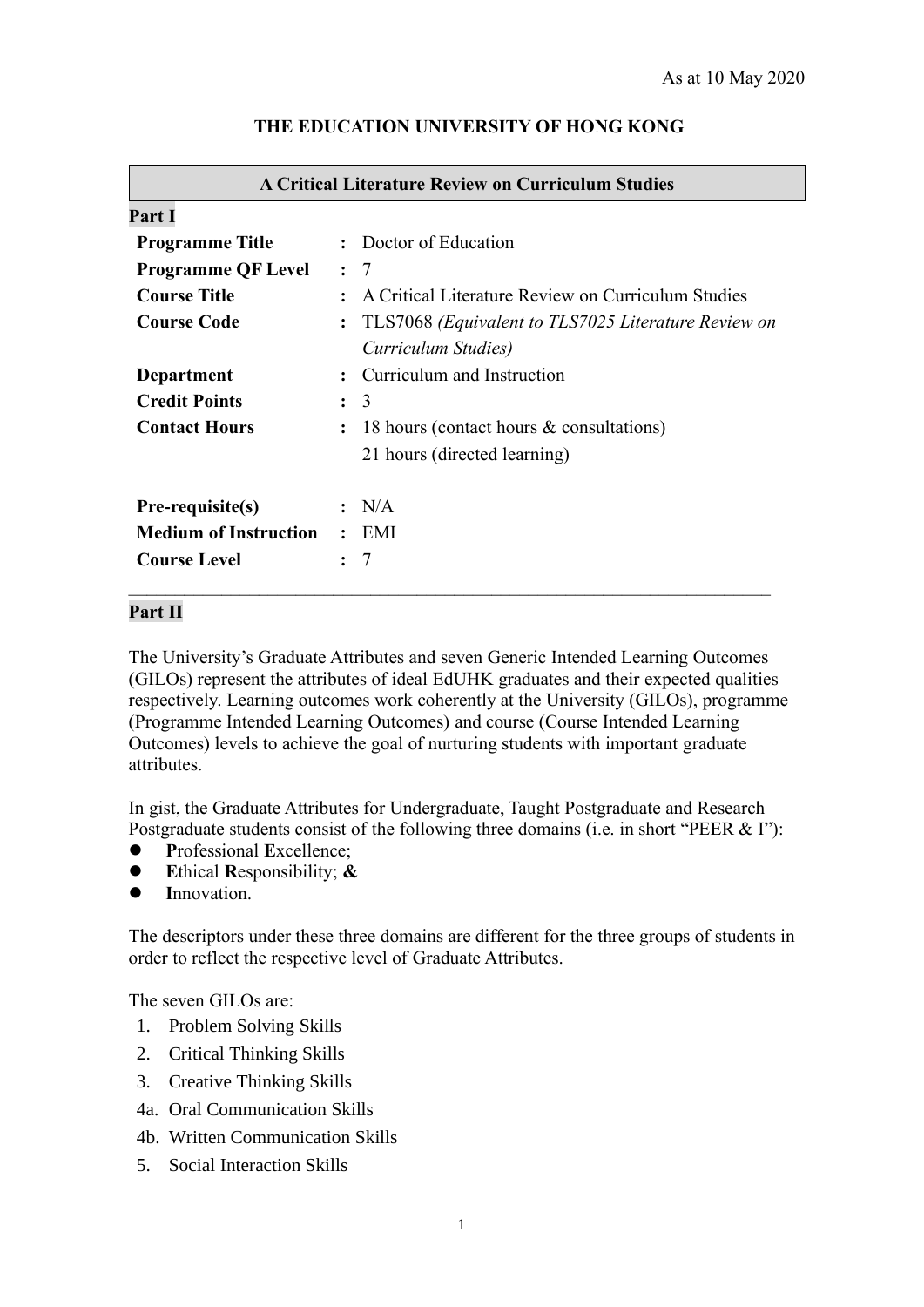### 6. Ethical Decision Making

7. Global Perspectives

# **1. Course Synopsis**

The course aims to develop the critical analytic skills of the students in the process of searching for and organizing ideas in curriculum studies. The students will develop data management skills and theoretical knowledge through searching, updating, noting, rethinking and evaluating literature when they start inquiring into the realm of curriculum studies. They will develop initial assumptions on identified areas of research and will develop competence in writing up literature reviews in curriculum studies.

# **2. Course Intended Learning Outcomes (CILOs)**

Upon successful completion of this course, students will be able to:

- $C I L O<sub>1</sub>$  Identify the main features of a literature review in the field of curriculum studies
- CILO2 Search for major theories and findings contributing to the major trends of curriculum studies
- CILO<sup>3</sup> Critically analyze and evaluate the literature found to develop initial assumptions with valid arguments
- CILO<sup>4</sup> Write up a literature review in a specific area of curriculum studies highlighting the gaps needing to be filled and the new direction of study

| <b>Course Content</b>                       | <b>CILOs</b>                  | <b>Suggested Teaching</b> |
|---------------------------------------------|-------------------------------|---------------------------|
|                                             |                               | & Learning Activities     |
| Major issues in current trends of           | C <sub>1</sub> O <sub>1</sub> | Accessing<br>$\bullet$    |
| curriculum studies                          |                               | electronic data           |
| Identification of a problem and the major   |                               | bases                     |
| inquiries emerging from the field of the    |                               | Library searches          |
| problem, e.g. different paradigms in        |                               | Discussing and            |
| curriculum and their inquiries              |                               | sharing on the            |
|                                             |                               | process and results       |
|                                             |                               | of library search         |
| Literature search and analysis of major     | CILO <sub>2</sub>             | Categorising and          |
| theories and findings of the current trends |                               | analysing searches        |
| curriculum studies, e.g. Tylerian           |                               | and making notes          |
| traditionalists, Reconceptualists,          |                               | for                       |
| Phenomenologists, etc                       |                               | compilation of the        |
| Summarize and provide rationales for how    |                               | summary                   |
| major theories and findings have            |                               |                           |
| contributed significantly in the field      |                               |                           |

# **3. Content, CILOs and Teaching & Learning Activities**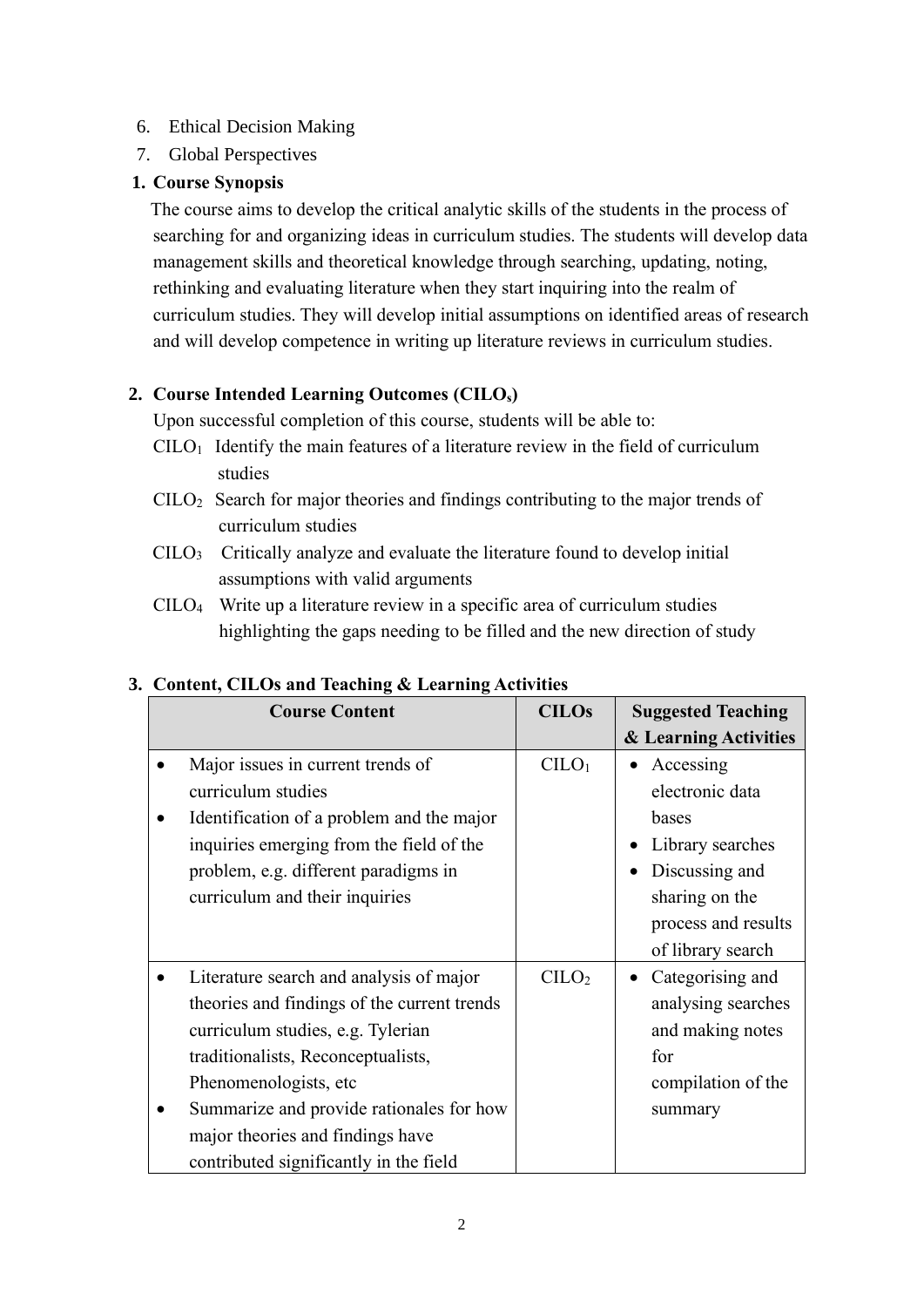| Compare and contrast the relevant            | CILO <sub>3</sub>              | • Prepare for drafts |
|----------------------------------------------|--------------------------------|----------------------|
| literature, establishing the arguments for   |                                | for small group      |
| gaps to be filled in given the current state |                                | discussions          |
| of the literature                            |                                |                      |
| Provide a professional literature with a     | C <sub>1</sub> CO <sub>4</sub> | • Presentations and  |
| relevant and justified conclusion            |                                | discussions          |

### **4. Assessment**

| <b>Assessment Tasks</b>                        | Weighting | CILO   |
|------------------------------------------------|-----------|--------|
|                                                | $(\%)$    |        |
| $3,000 - 4,000$ words in English               | 100       | $C1-4$ |
| A critical review of literature in one area of |           |        |
| curriculum studies with an identification of a |           |        |
| gap to be filled and with valid arguments.     |           |        |
| Prepare a paper for presentation in one's own  |           |        |
| field of study.                                |           |        |

# **5. Required Text(s)**

Nil

# **6. Recommended Readings**

- Boote, D. N., & Beile, P. (2005). Scholars before researchers: On the centrality of the dissertation literature review in research preparation. *Educational Researcher, 34*(6), 3- 15. doi:10.3102/0013189x034006003
- Hargreaves, A., Lieberman, A., Fullan, M., & Hopkins, D. W. (Eds.). (2014). *International handbook of educational change: Part two* (Vol. 5). London: Springer.

Huff, A. S. (2009). *Designing research for publication***.** Thousand Oaks, CA: SAGE.

Jesson, J.; Matheson. L. and Lacey, F. M. (2011). *Doing your literature review: Traditional and systematic techniques.* London: Sage.

- Kennedy, K. J., & Lee, J. C. K. (Eds.). (2018). *Routledge international handbook of schools and schooling in Asia*. London: Routledge.
- Kucan, L. (2011). Approximating the practice of writing the dissertation literature review. *Literacy Research and Instruction, 50*(3), 229-240. doi:10.1080/19388071.2010.514037
- Kwan, B. S. C. (2008). The nexus of reading, writing and researching in the doctoral undertaking of humanities and social sciences: Implications for literature reviewing. *English for Specific Purposes, 27*(1), 42-56. doi:http://dx.doi.org/10.1016/j.esp.2007.05.002